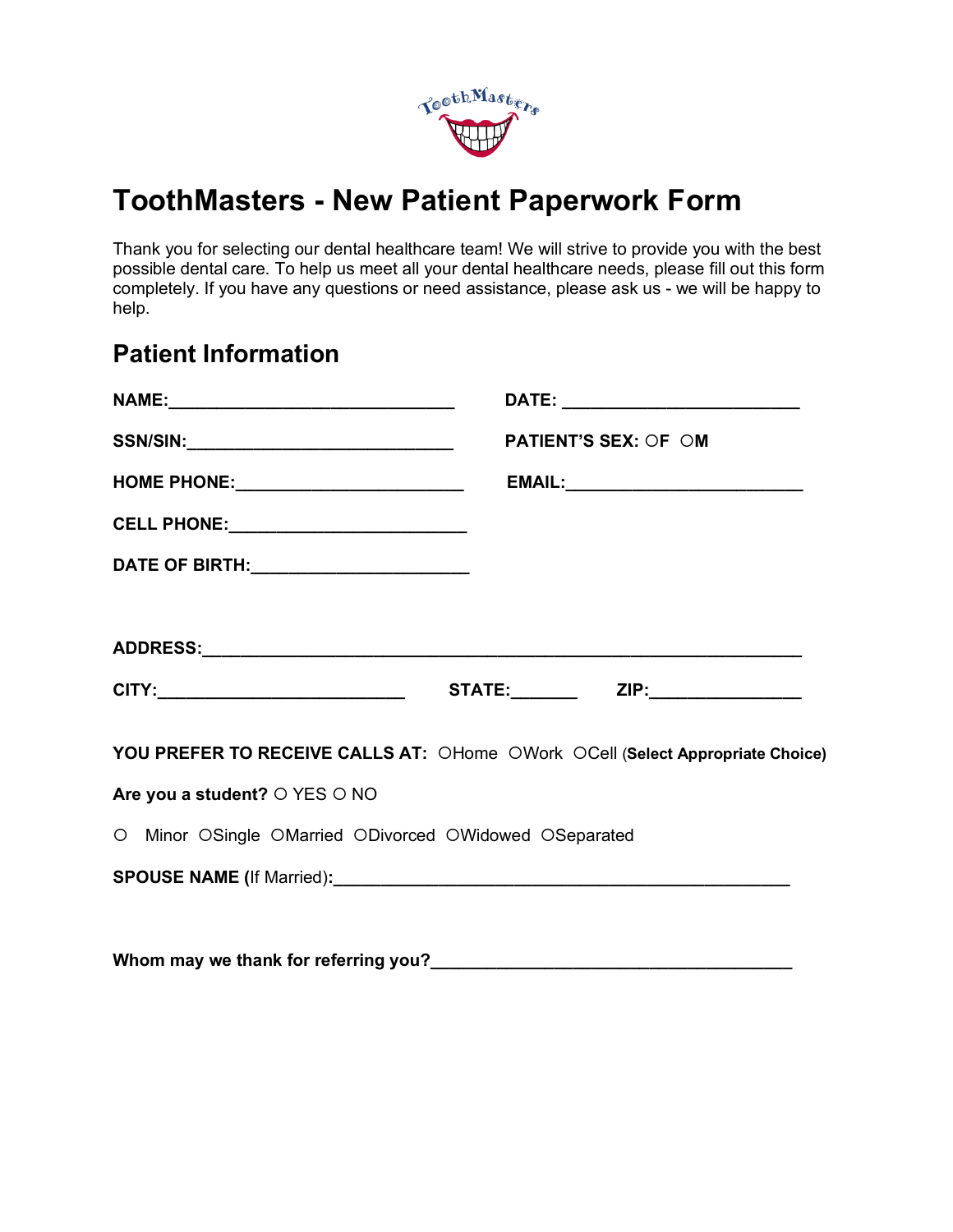# **Responsible Party**

| <b>RELATIONSHIP TO PATIENT: OSelf OMother OFather OGuardian/Caretaker</b>                                                     |                                                                                  |                      |
|-------------------------------------------------------------------------------------------------------------------------------|----------------------------------------------------------------------------------|----------------------|
|                                                                                                                               |                                                                                  |                      |
|                                                                                                                               |                                                                                  |                      |
|                                                                                                                               |                                                                                  |                      |
|                                                                                                                               |                                                                                  |                      |
|                                                                                                                               |                                                                                  |                      |
|                                                                                                                               |                                                                                  |                      |
|                                                                                                                               |                                                                                  |                      |
| IS THIS PERSON CURRENTLY A PATIENT IN OUR OFFICE?                                                                             |                                                                                  |                      |
| OYes ONo                                                                                                                      |                                                                                  |                      |
| <b>Insurance Information</b>                                                                                                  |                                                                                  |                      |
| NAME OF INSURED:___________________________________                                                                           |                                                                                  | DOB:________________ |
|                                                                                                                               |                                                                                  |                      |
|                                                                                                                               |                                                                                  |                      |
|                                                                                                                               |                                                                                  |                      |
| DATE EMPLOYED:__________________________ EMPLOYER PHONE:________________________                                              |                                                                                  |                      |
|                                                                                                                               | UNION OR LOCAL #________________________________SSN/SIN Untitled:_______________ |                      |
|                                                                                                                               |                                                                                  |                      |
|                                                                                                                               |                                                                                  |                      |
| CITY:________________________________  STATE:________  ZIP:_____________________                                              |                                                                                  |                      |
|                                                                                                                               |                                                                                  |                      |
| DO YOU HAVE ANY ADDITIONAL INSURANCE: OYes ONo                                                                                |                                                                                  |                      |
| FOR YOUR CONVENIENCE, WE OFFER THE FOLLOWING METHODS OF PAYMENT.<br>PAYMENT SHOULD BE PAID IN FULL BEFORE EACH APPOINTMENT!!! |                                                                                  |                      |

OCash OVISA OMasterCard OI do not wish to discuss the office's payment policy.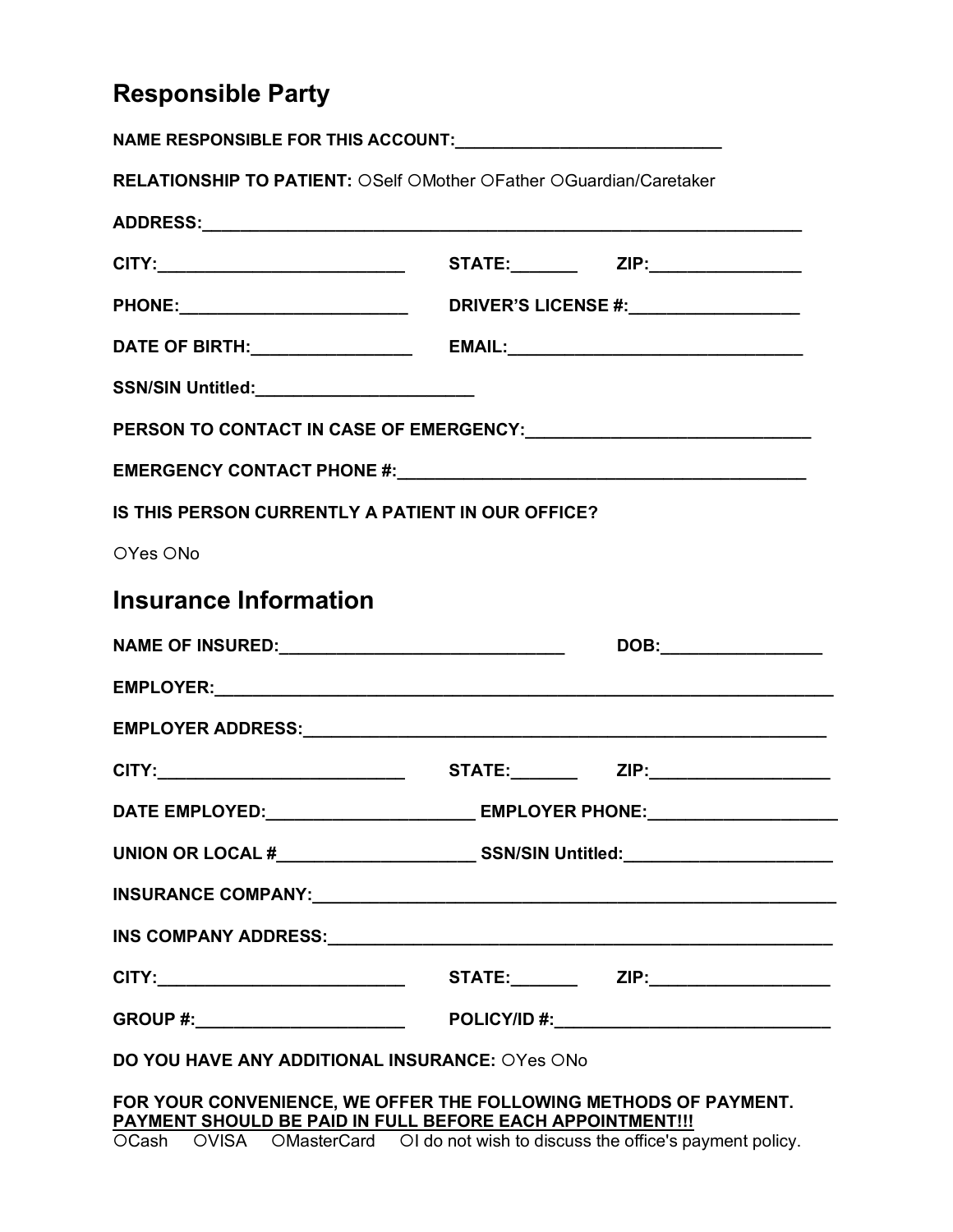# **Patient Medical History**

| PHARMACY:___________________________                   |                                                                                             |
|--------------------------------------------------------|---------------------------------------------------------------------------------------------|
|                                                        |                                                                                             |
| 1. Are you currently under medical treatment? OYes ONo |                                                                                             |
| 5 years? OYes ONo                                      | 2. Have you been hospitalized for any surgical operation or serious illness within the last |
|                                                        | 3. Are you currently taking any medication(s) including non-prescription medicine?          |
| OYes ONo<br>If yes, what medication(s) are you taking? |                                                                                             |
| <b>INTO YOUR CHART.</b>                                | Please list any medications you are currently taking. IF YOU HAVE A LIST WE CAN SCAN IT     |
|                                                        |                                                                                             |
| 4. Have you ever taken Fen-Phen/Redux?                 |                                                                                             |
| OYes ONo                                               |                                                                                             |
| bisphosphonates?                                       | 5. Have you ever taken Fosamax, Boniva, Actonel or any cancer medications containing        |
| OYes ONo                                               |                                                                                             |
|                                                        | 6. Have you taken Viagra, Revatio, Cialis or Levitra in the last 24 hours?                  |
| OYes ONo                                               |                                                                                             |

**7. Do you use tobacco?** 

OYes ONo

### **8. Do you use controlled substances?**

OYes ONo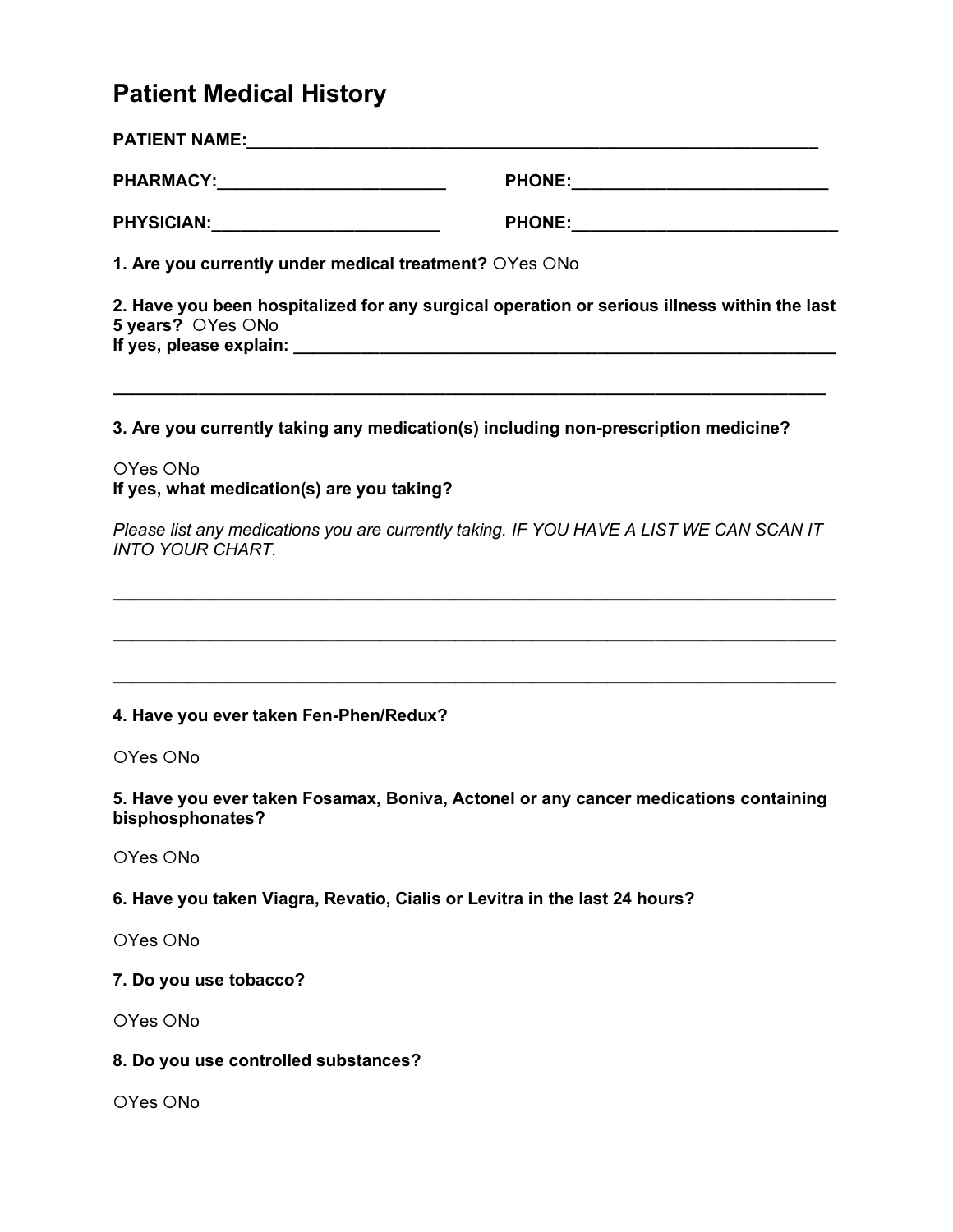#### **9. Check all current and past conditions:**

| □High Blood Pressure          | □Heart Attack                  | □Rheumatic Fever             |
|-------------------------------|--------------------------------|------------------------------|
| □Swollen Ankles               | $\Box$ Fainting / Seizures     | $\Box$ Asthma                |
| □Low Blood Pressure           | □Epilepsy / Convulsions        | $\Box$ Leukemia              |
| $\square$ Diabetes            | □Kidney Diseases               | □AIDS or HIV Infection       |
| □Thyroid Problem              | □Heart Disease                 | □ Cardiac Pacemaker          |
| □Heart Murmur                 | $\Box$ Angina                  | $\Box$ Frequently Tired      |
| $\Box$ Anemia                 | $\Box$ Emphysema               | □Cancer                      |
| $\Box$ Arthritis              | □ Joint Replacement or Implant | □Hepatitis / Jaundice        |
| □Sexually Transmitted Disease | □Stomach Troubles / Ulcers     | □Chest Pains                 |
| □Easily Winded                | $\square$ Stroke               | $\Box$ Hay Fever / Allergies |
| $\Box$ Tuberculosis           | □Radiation Therapy             | □Glaucoma                    |
| □Recent Weight Loss           | □Liver Disease                 | □Heart Trouble               |
| □Respiratory Problems         | □Mitral Valve Prolapse         |                              |
|                               |                                |                              |

#### **10. Are you wearing contact lenses?**

OYes ONo

#### **11. Are you allergic to or have you had any reactions to the following? Select all that apply.**

| □Local Anesthetics (e.g. Novocain) | $\Box$ Penicillin or any other Antibiotics     |
|------------------------------------|------------------------------------------------|
| $\square$ Sulfa Drugs              | $\square$ Barbiturates                         |
| $\square$ Sedatives                | $\Box$ lodine                                  |
| $\Box$ Aspirin                     | $\Box$ Any Metals (e.g. nickel, mercury, etc.) |
| □Latex Rubber                      |                                                |

### **12. Do you have a persistent cough or throat clearing not associated with a known illness (lasting more than 3 weeks)?**

 $OYes$   $ONo$ 

#### **13. Woman Only**

**a) Are you pregnant or think you may be pregnant?** 

OYes ONo

### **b) Are you nursing?**

OYes ONo

#### **c) Are you taking oral contraceptives?**

OYes ONo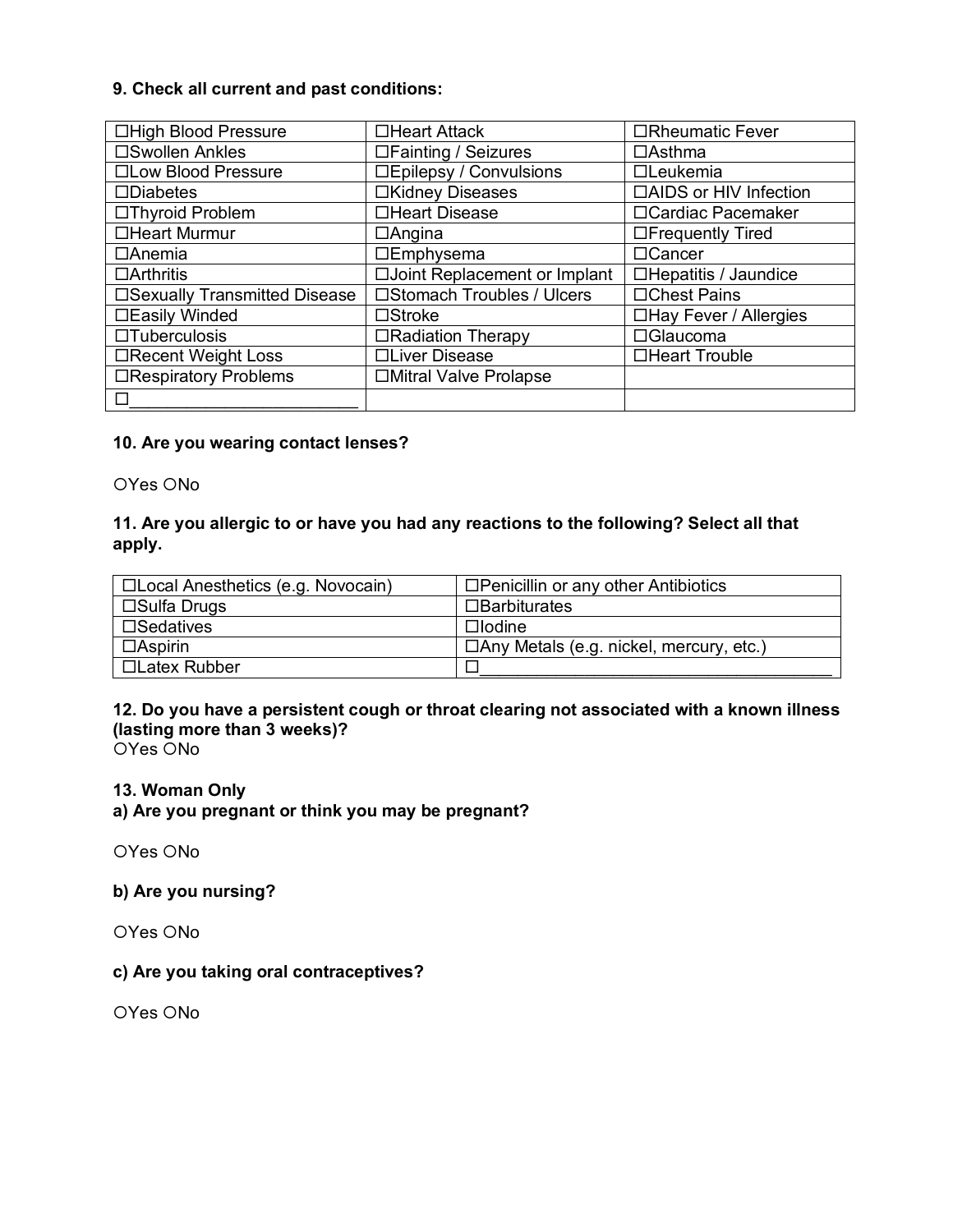### **Patient Dental History**

**NAME OF PREVIOUS DENTIST:** 

**LOCATION:\_\_\_\_\_\_\_\_\_\_\_\_\_\_\_\_\_\_\_\_\_\_\_\_ DATE OF LAST EXAM:\_\_\_\_\_\_\_\_\_\_\_\_\_\_\_\_\_\_\_\_\_**

**Check all that apply to you or your immediate family:** 

| <sub>I</sub> □Asthma / Lung Problems | $\Box$ Cancer         | □Cardiac Disease    |
|--------------------------------------|-----------------------|---------------------|
| $\square$ Diabetes                   | □History of Back Pain | $\Box$ Hypertension |
| $\square$ Psychiatric Disorders      | □Seizure Disorder     | $\square$ Stroke    |

**1. Do your gums bleed while brushing or flossing?** OYes ONo

**2. Are your teeth sensitive to hot or cold liquids/foods?** OYes ONo

**3. Are your teeth sensitive to sweet or sour liquids/foods?** OYes ONo

**4. Do you feel pain to any of your teeth?** OYes ONo

**5. Do you have any sores or lumps in or near your mouth?** OYes ONo

**6. Have you had any head, neck or jaw injuries?** OYes ONo

**7. Have you ever experienced any of the following problems with your jaw? Select all that apply.** 

¨Clicking ¨Pain (joint, ear, side of face) ¨Difficulty in opening or closing ¨Difficulty in chewing

**8. Do you have frequent headaches?** OYes ONo

**9. Do you clench or grind your teeth?** OYes ONo

**10. Do you bite your lips or cheeks frequently?** OYes ONo

**11. Have you ever had any difficult extractions in the past?** OYes ONo

**12. Have you ever had any prolonged bleeding following extractions?** OYes ONo

**13. Have you had any orthodontic treatment?** OYes ONo

**14. Do you wear dentures or partials?** OYes ONo

**15. Have you ever received oral hygiene instructions regarding the care of your teeth and gums?** OYes ONo

**16. Do you like your smile?** OYes ONo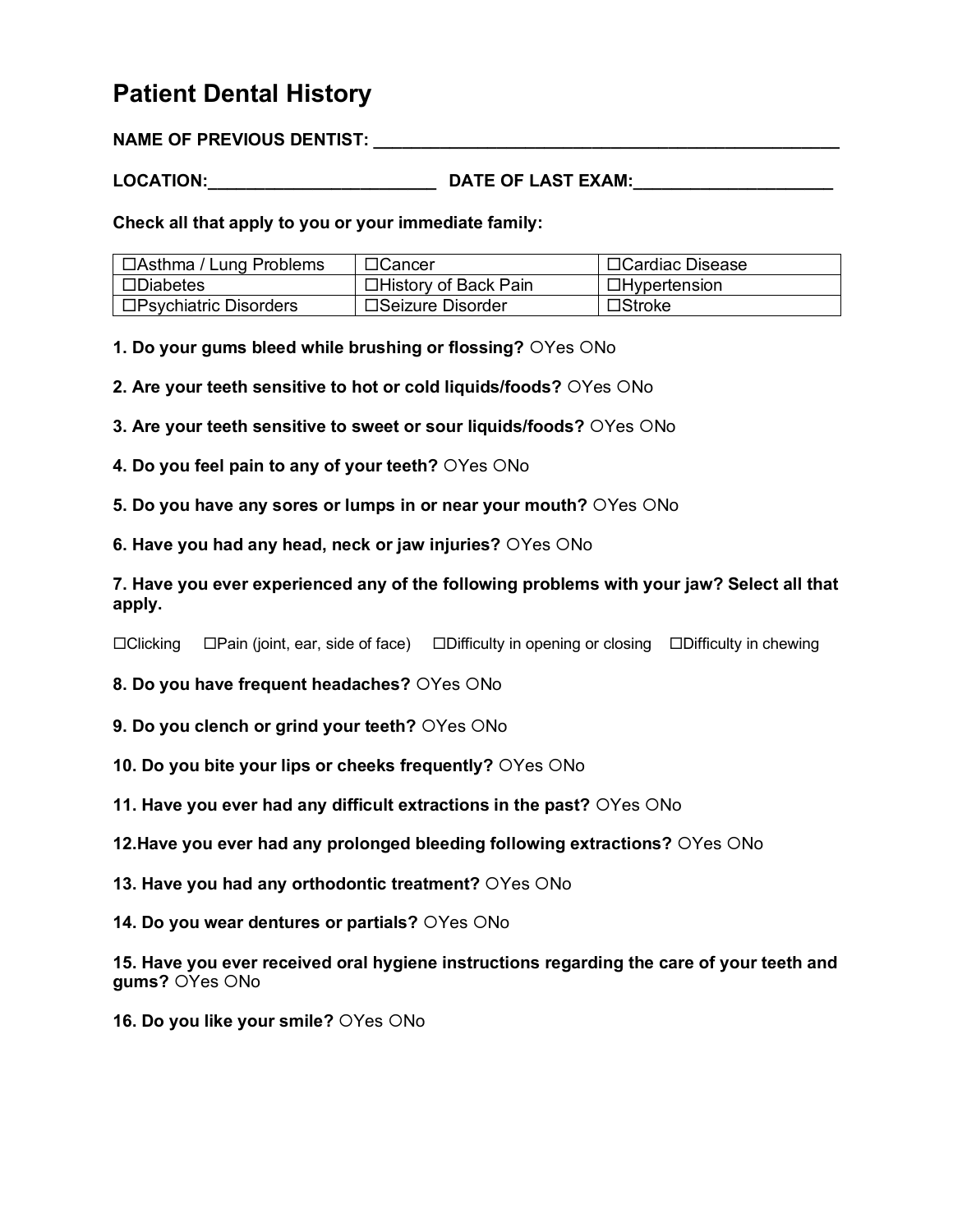### **Authorization and Release**

**Payment is due in full at the time of treatment** unless prior arrangements have been approved.

This office accepts insurance, I understand that I am responsible for payment of services rendered and also responsible for paying any co-payment and deductibles that my insurance does not cover. I hereby authorize payment directly to the Dental Office of the group insurance benefits otherwise payable to me. I understand that I am responsible for all costs of dental treatment. I hereby authorize release of any information, including the diagnosis and records of treatment or examination rendered to my insurance company. I understand that the information that I have given today is correct to the best of my knowledge. l also understand that this information will be held in the strictest confidence and it is my responsibility to inform this office of any changes in my medical status. I authorize the dental staff to perform any necessary dental services that I may need during diagnosis and treatment, with my informed consent.

| <b>SIGNATURE OF PATIENT</b> | DATE: |
|-----------------------------|-------|
| (parent/guardian if minor): |       |

## **Financial Responsibility Agreement/Insurance**

## **Assignment/HIPAA Acknowledgement**

Due to the increase cost for billing, patient's failure to fulfill their financial obligations, and other changes in healthcare regulation, it is necessary for our office to implement the policies below. If you have any questions or concerns regarding these policies, you may contact our practice administrator.

**CO-PAYMENTS**: Co-payments are required when services are rendered. **BALANCES:** All balances must be paid in full before seeing the physician.

**APPOINTMENTS:** Please help us serve you and all our patients best by keeping your scheduled appointment. If it is necessary to reschedule your appointment, please give 24-hour notice to avoid \$30 fee.

**OBTAINING MEDICAL HISTORY:** To the extent permitted by applicable law, I authorize this dental practice to collect information about my prescription history from my pharmacy and insurers and give my pharmacy and insurers permission to disclose such information. This includes prescription information related to medicines to treat AlDS/HlV and medicines used to treat mental health issues.

**FMLA/RECORDS:** Our office will be charging a \$10.00 fee for filling out FMLA forms and for copying records or x-rays. This charge is not reimbursed by your insurance. Payment can either be made at the time forms are dropped off or picked up.

**CELL PHONE CALLS/TEXT MESSAGES:** You agree, in order for us to service your account or to collect monies you may owe, ToothMasters, and/or our agents may contact you by telephone at any telephone nllll1ber associated with your account, including wireless telephone numbers, which could result in charges to you. We may also contact you by sending text messages or emails, using any email address you provide to use. Methods of contact may include using prerecorded/artificial voice messages and/or use of automatic dialing device, as applicable.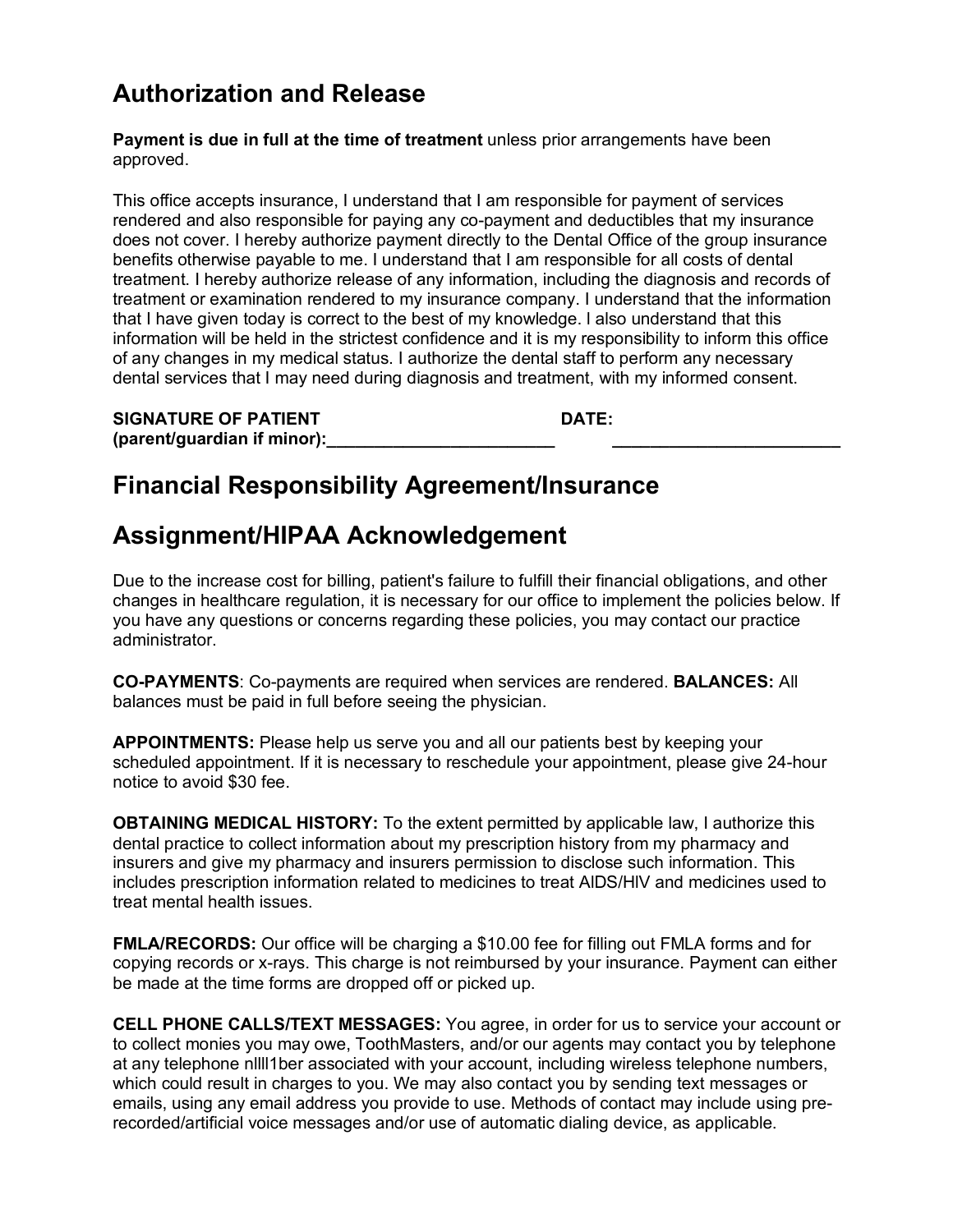**AGREEMENT TO PAY:** I, the undersigned, accept the fee charged as a legal and lawful debt and agree to pay said fee, including any/all collection agency fees, (33.33%), attorney fees and/or court costs, if such be necessary. I waive now and forever my rights of exemption under the laws of the constitution of the State of Alabama and any other State.

# **NO CHECKS**

WE ACCEPT VISA, MASTERCARD, DISCOVER, AMERICAN EXPRESS, CARE CREDIT OR CASH.

I fully understand my financial responsibility for services rendered at ToothMasters and understand that failure to comply with these policies will result in having to reschedule any appointments until I can fulfill my responsibility.

I certify that I, and/or my dependent(s), have insurance coverage with

and assign directly to Dr. Price all insurance benefits, if any, otherwise payable to me for services rendered. I understand that lam financially responsible for all charges whether or not paid by insurance. I authorize the use of my signature on all insurance submissions. The above-named doctor may use my health care information and may disclose such information to the above-named Insurance Company (ies) and their agents for the purpose of obtaining payment for services and determining insurance benefits or the benefits payable for related services.

I understand that I have certain rights to privacy regarding my protected health information. These rights are given to me under HlPAA. I understand that by signing this consent I authorize you to use and disclose my protected health information to carry out: Treatment (including direct or indirect treatment by other healthcare providers involved in my treatment); obtaining payment from third party payers; the day-to-day healthcare operations of your practice. I have also been informed of and given the right to review and secure a copy of your Notice of Privacy Practices, which contains a more completed description of the uses and disclosures of my protected health information, and my rights under HIPAA.

I understand that you reserve the right to change the terms of this notice from time to time and that I may contact you at any time to obtain the most current copy of this notice. I understand that I have the right to request restrictions on how my protected health information is used and disclosed to carry out treatment, payment, and health care operations, but that you are not required to agree to these requested restrictions. However, if you do agree you are then bound to comply with this restriction. I understand that I may revoke this consent, in writing, at any time. However, any use or disclosure that occurred prior to the date I revoke this consent is not affected.

**\_\_\_\_\_\_\_\_\_\_\_\_\_\_\_\_\_\_\_\_\_\_\_\_\_\_\_\_\_\_\_\_\_\_\_\_\_\_\_\_\_\_\_\_\_\_\_\_\_\_\_\_\_\_\_\_\_\_\_\_\_\_\_\_\_\_\_\_\_**

### **Signature of Patient or Authorized Representative:**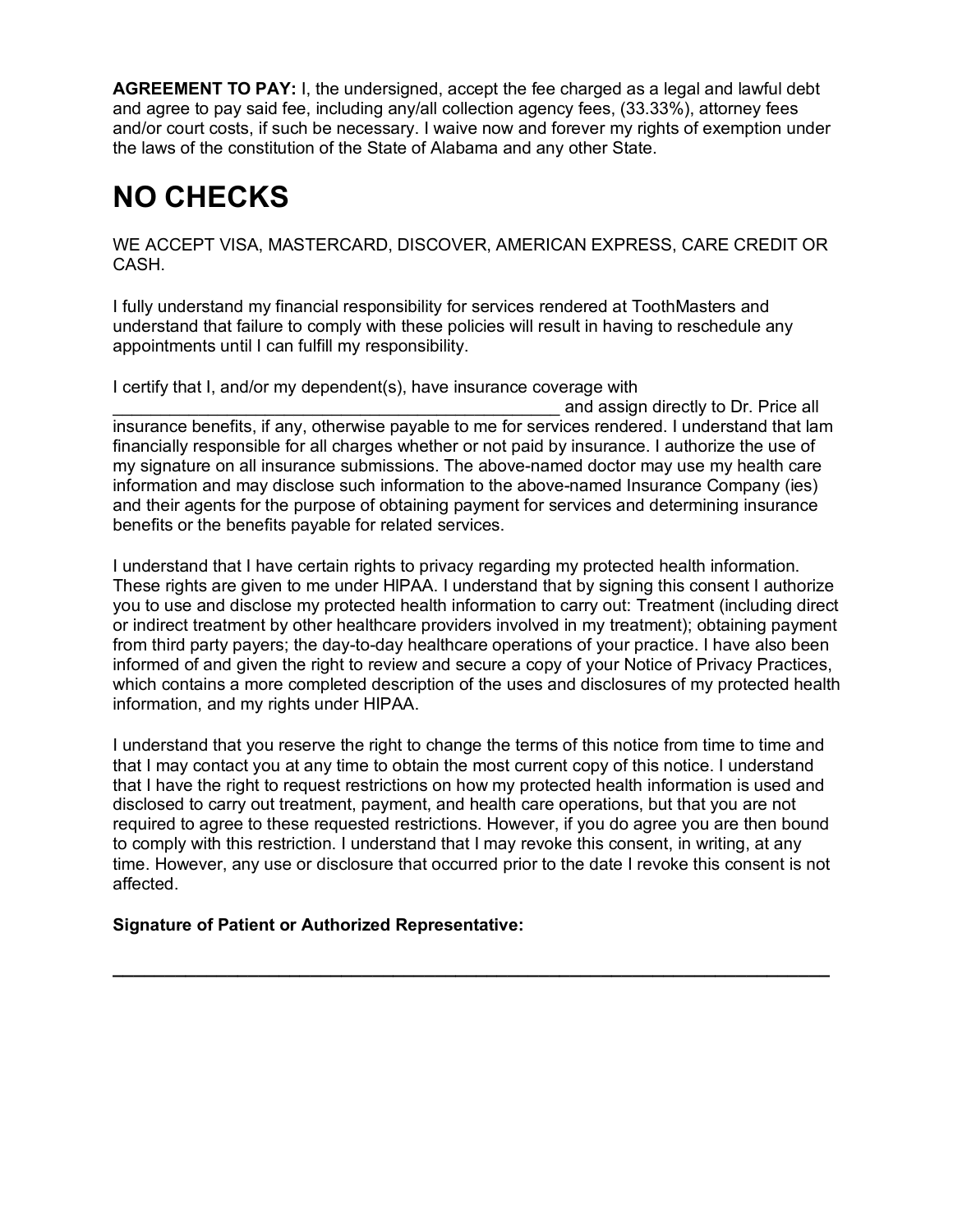#### **Tooth Masters Notice of Privacy Practices**

THIS NOTICE DESCRIBES HOW MEDICAL INFORMATION ABOUT YOU MAY BE USED AND DISCLOSED AND HOW YOU CAN GET ACCESS TO THIS INFORMATION. PLEASE REVIEW IT CAREFULLY.

Tooth Masters, hereafter referred to as "Practice," is committed to preserving the privacy and confidentiality of your health information. This Notice of Privacy Practices (NPP) describes how we may use and disclose your protected health information, hereafter referred to as "PHI," to carry out treatment, payment or health care operations and for other purposes that are permitted or required by law. 45 CFR§ 164.520. This Notice has been revised to conform to HIPAA's Final Rule referred to as the "Omnibus Rule" published 01/25/13. This notice replaces previous versions of the Notice and is effective 05/23/2016. You may access or obtain a copy according to the following options: 1) our website at www.toothmasters.com 2) contact the office and request a copy to be sent to you by mail or email, 3) request a copy at the time of your next appointment.

#### 1. USES & DISCLOSURES OF PHI. How We

Use Your Information: Your PHI may be used and disclosed by our Practice's provider, administrative and or clinical staff and others outside of our Practice who are involved in your care and treatment for the purpose of providing healthcare services to you.

A) Treatment: We will use and disclose your PHI to provide, coordinate or manage your care and any related services. We may disclose PHI to other providers who may be treating you such as a specialist.

B) Payment: We will use your PHI to obtain payment for the services provided by this Practice. For example, if we are working with your insurance plan, we may verify eligibility or coverage for benefit determination. We may use or disclose your information so that a bill may be sent to you that may include services provided.

C) Healthcare Operations: The Practice may use or disclose, as needed, your PHI in order to support its business activities such as quality performance reviews regarding our services or the performance of our staff.

i) Business Associates: We may share your PHI with third party business associates such as answering services, transcriptionists, billing services, consultants, trainers and legal counsel. We obtain a written agreement with business associates to assure the protection and privacy of your PHI.

Other Permitted and Required Uses and Disclosures That May Be Made Without Your Authorization or Opportunity to Agree or Object: We may use or disclose your PHI in the following situations without your authorization or providing you the opportunity to agree or object as follows:

D) Required or Permitted by Law: We may use or disclose your PHI as required by law. This may include public health activities such as controlling a communicable disease or compliance with health oversight agencies authorized by law. We may disclose PHI to a public health authority authorized to receive reports of child abuse or neglect. We may disclose your PHI if we believe you have been a victim of abuse, neglect or domestic violence to a governmental agency authorized to receive such information in compliance with state and federal law. We may disclose your PHI to the Food and Drug Administration for the quality, safety, or effectiveness of FDA-regulated products or activities. We may disclose your PHI in the course of a legal proceeding in response to a subpoena, discovery request or other lawful process. We may also disclose PHI to law enforcement providing applicable legal requirements are satisfied. We may disclose PHI to a coroner or medical examiner for identification purposes. We may disclose PHI to researchers when the information does not directly identify you as the source of the information and such research has been approved by an institutional review board to ensure the privacy of the PHI. We may disclose PHI as authorized to comply with workers' compensation laws. We may use and disclose your PHI if you are an inmate of a correctional facility and this information is necessary for your care.

Authorization for Other Uses and Disclosures of PHI: Use and disclosure of your PHI not addressed in this Notice of Privacy Practices will be made only with your written authorization. You may revoke this authorization in writing at any time. If you revoke this authorization, we will no longer use or disclose your PHI; however, we are unable to retrieve previous disclosures made with your prior authorization.

Other Permitted and Required Uses and Disclosures that Require Your Permission or Objection:

E) Students: We may share PHI with students working in our Practice to fulfill their educational requirements. If you do not wish a student to observe or participate in your care, please notify your provider.

F) Appointment Reminders: We may contact you as a reminder of your appointment. Only limited information is provided on an answering machine or an individual other than you answering the call. We may issue a post card or letter notifying you that it is time to make an appointment. You may provide a preferred means of contact such as a mobile telephone number or email address. Reasonable requests will be accommodated.

G) Family, Close Friends, Personal Representatives & Care Givers: Our staff may disclose to person involved in your care your PHI relevant to that person's involvement in your care or payment of the services providing you identify these individual(s) and authorize the release of information. If you are unable to agree or object to such disclosure, we may disclosure such information as necessary if we determine that it is in your best interest based on our professional judgment. If a young adult age eighteen (18) requests that his or her information not be released to a parent or guardian, we must comply with this request in compliance with state law. For minor children living in divided households, both parents (mother and father) have access to the PHI unless their parental rights have been terminated. Payment of services is addressed in your Final Divorce Decree; however, we obtain payment from the parent who brings the child in for treatment. We will provide you a statement to send to the other parent for your reimbursement.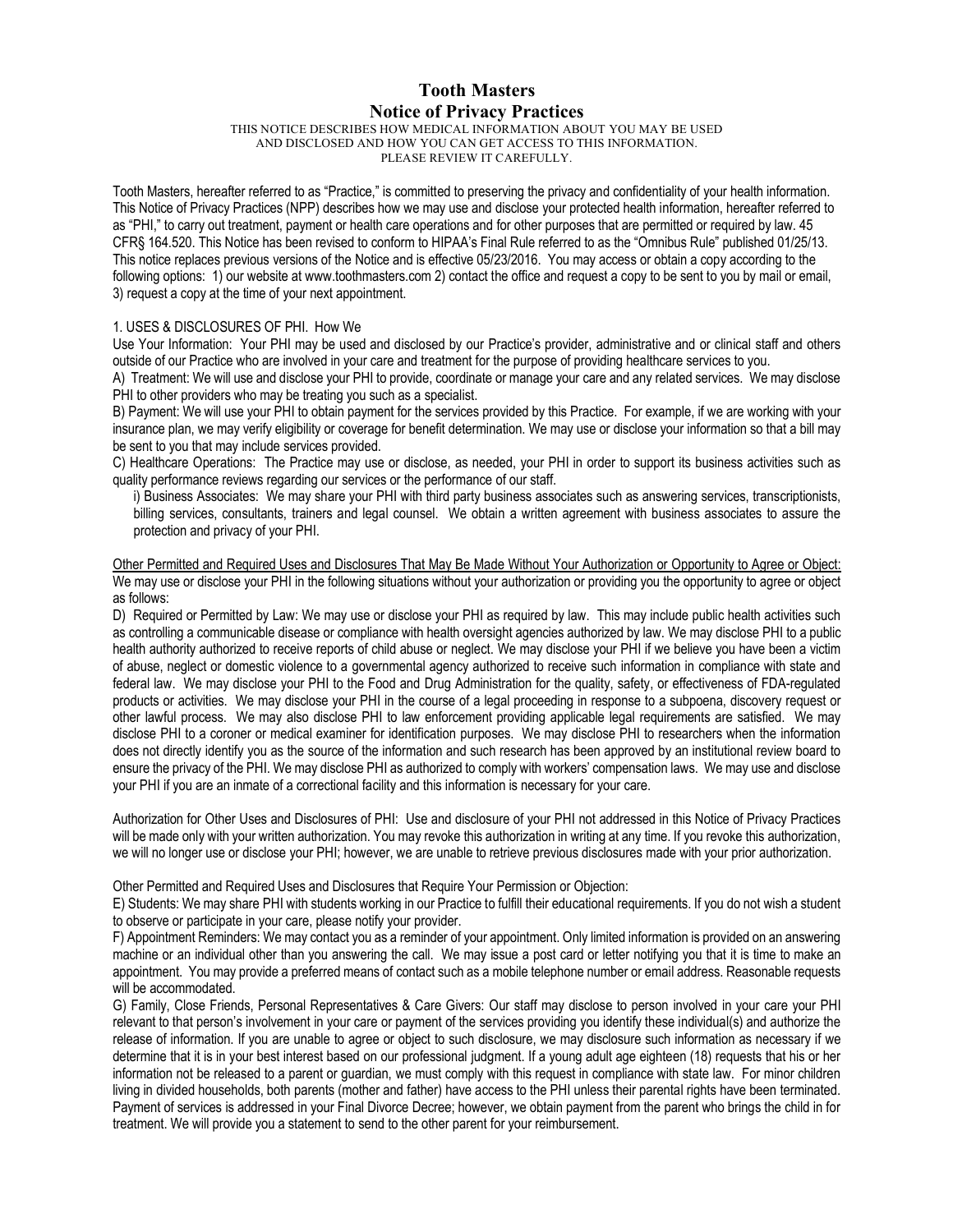H) Disaster Relief: If applicable, we may use or disclose your PHI to an authorized public or private entity to assist in disaster relief efforts and to coordinate uses and disclosures to family or other individuals involved in your care.

2. YOUR RIGHTS. The following is a statement of your rights regarding PHI we gather about you:

A) Copy of this Notice: You have the right to a copy of this notice including a paper copy.

B) Inspect and Copy PHI: You have the right to inspect and obtain a copy of PHI about you maintained by our Practice to include patient and billing records. You must submit a written request and indicate whether you prefer a paper or electronic copy. According to state and federal law, we may charge you a reasonable fee to copy your records. Our Practice does not transmit unsecure PHI via email. However, if you prefer this information emailed to you with encryption or security measures, we will comply with your request and will verify your email address. We suggest sending our Practice an email and we will reply with the attachment. (Note: Under federal law, you may not inspect or copy psychotherapy notes; information compiled in reasonable anticipation of, or use in, a civil, criminal or administrative action or proceeding. Please contact the Privacy Officer for more details).

C) Amendment: You have the right to have your provider amend your PHI about you in a designated record set. Please consult with the Privacy Officer. We may deny this request and you may respond with a statement. We may include a rebuttal statement in your record. Reasons we may deny amending such information, but not limited to these reasons, is if we did not create the information, or if the individual who created the information is no longer available to make the amendment or it is not part of the information maintained at our Practice.

D) Restrictions: You have the right to request a restriction of your PHI. If you paid out-of-pocket for a service or item, you have the right to request that information not be disclosed to a health plan for purposes of payment or health care operations and we are required to honor that request. You may request in writing to our Privacy Officer not to use or disclose any part of your PHI for the purposes of treatment, payment or health care operations such as to family members or friends involved in your care or for notification purposes as described in this Notice of Privacy Practices. However, your provider is not required to agree to this restriction. You may discuss restrictions with the Privacy Officer.

E) Confidential Communications: You have the right to request to receive confidential communications from our Practice by alternative means or at an alternative location. For example, you may prefer our Practice to use your mobile telephone or email rather than a residential line. Please make this request in writing to the Privacy Officer. Our staff will not ask personal questions regarding your request. F) Disclosures: You have the right to request an accounting of disclosures of your PHI including those made through a Business Associate as set forth in CFR 45 § 164.528. The HITECH Act removed the accounting of disclosures exception to PHI to carry out treatment, payment and healthcare operations if such disclosures are made through the EHR. To request an accounting, submit your request in writing to the Privacy Officer.

G) Breach Notification: According to the HITECH Act, you have the right to be notified following a breach of unsecured PHI that affects you. "Unsecured" is information that is not secured through the use of technology or methodology identified by the Secretary of the U.S. Department of Health and Human Services to render the PHI unusable, unreadable and undecipherable to unauthorized users. Breach notification applies to our Business Associates who are obligated to notify our Practice if a breach of unsecured PHI occurs that affects you.

H) Fundraising: If PHI is used for fundraising which is considered "health care operations," basic requirements must be satisfied to include notice to you and a process for you to opt-out. If the individual consents, only specific parts of PHI may be used for fundraising. Note: Your PHI will not be used in this manner.

3. COMPLAINTS. You have the right to file a complaint if you believe your privacy rights or that of another individuals' have been violated. You may contact our Privacy Officer and your issue will be addressed. You may also file a complaint with the Secretary of Health and Human Services at: U.S. Department of Health & Human Services, Office of Civil Rights, 200 Independence Avenue, SW, Washington, D.C. 20201. Your complaint must be filed in writing, either on paper or electronically, by mail, fax, or e-mail; name the covered entity or business associate involved and describe the acts or omissions you believe violated the requirements of the Privacy, Security, or Breach Notification Rules; and be filed within 180 days of when you knew that the act occurred. Visit the Office of Civil Rights website at www.hhs.gov/ocr/hipaa/ for more information.

If you have any questions, would like additional information or want to report a problem regarding the handling of your PHI, you may contact the Privacy Officer at:

Tooth Masters 139 Aliant Parkway Alexander City, Alabama 35010 TEL: (256) 329-8401 info@toothmasters.com

You will not be penalized for filing a complaint.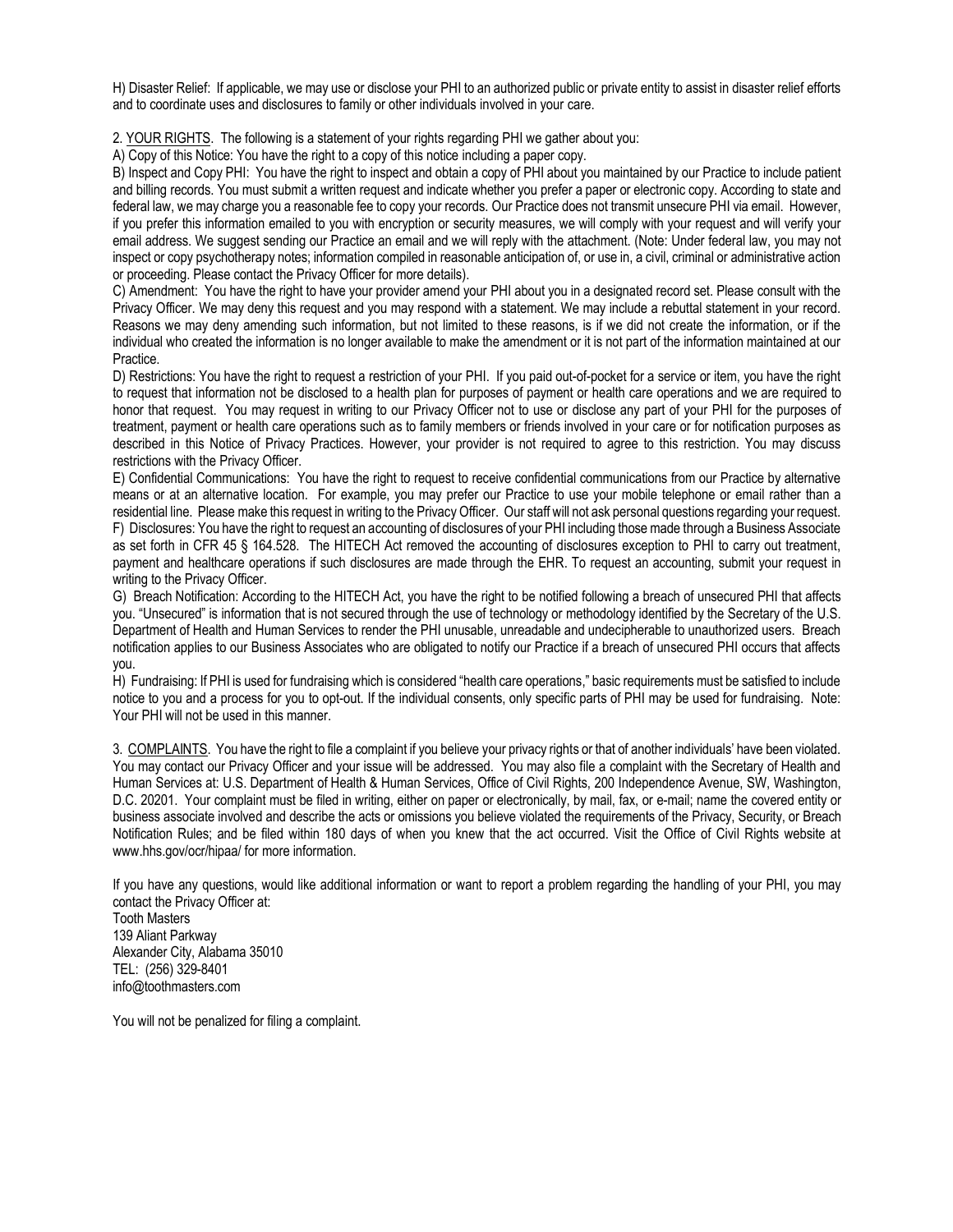# **Acknowledgement of Receipt of Notice of Privacy Policies**

*Your Privacy Is Important to Us* 

| I have received a copy of the Notice of Privacy Practices of Tooth Masters. I hereby authorize,<br>as indicated by my signature below, Tooth Masters to use and to disclose my protected health<br>information for any necessary clinical, financial, and insurance purpose, as authorized in the<br>Patient Consent form. |                                                                 |
|----------------------------------------------------------------------------------------------------------------------------------------------------------------------------------------------------------------------------------------------------------------------------------------------------------------------------|-----------------------------------------------------------------|
|                                                                                                                                                                                                                                                                                                                            |                                                                 |
|                                                                                                                                                                                                                                                                                                                            |                                                                 |
| CITY:_______________________________                                                                                                                                                                                                                                                                                       | $STATE:$ $ZIP:$                                                 |
|                                                                                                                                                                                                                                                                                                                            |                                                                 |
| Please check your preferred means of communication:<br>OYou may contact me at my home telephone number                                                                                                                                                                                                                     | <b>Preferred Contact Info</b><br>Home:_________________________ |
| OYou may contact me on my mobile telephone number                                                                                                                                                                                                                                                                          | Mobile:________________________                                 |
| OYou may contact me on my work telephone number                                                                                                                                                                                                                                                                            | Email:_________________________                                 |
| OYou may send me an unencrypted email/text message                                                                                                                                                                                                                                                                         | Text:____________________________                               |
| OOther                                                                                                                                                                                                                                                                                                                     | Other:________________________                                  |

### **Authorized Persons**

*Please list authorized person(s) with whom we may discuss your Protected Health Information (PHI) in addition to custodial parents and legal guardians:* 

### **Authorized Person(s)**

| <b>NAME</b> | <b>PHONE NUMBER</b> | <b>DATE ADDED/REMOVED</b> |
|-------------|---------------------|---------------------------|
|             |                     |                           |
| n           |                     |                           |
| ּ״<br>J.    |                     |                           |
| -4.         |                     |                           |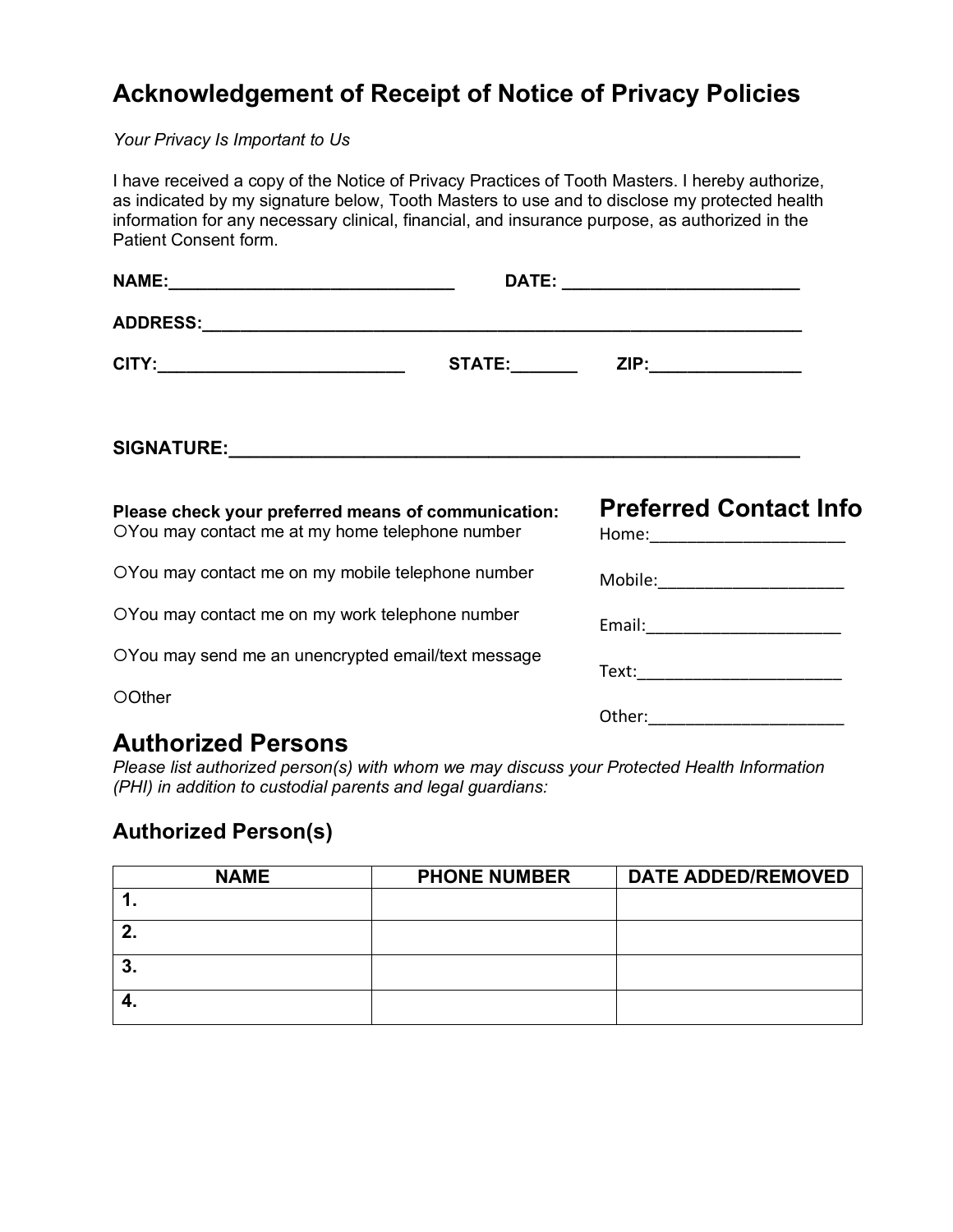## **Consent for Treatment**

#### **PATIENT'S NAME:\_\_\_\_\_\_\_\_\_\_\_\_\_\_\_\_\_\_\_\_\_\_\_\_\_\_\_\_\_\_\_ DATE:\_\_\_\_\_\_\_\_\_\_\_\_\_\_\_\_\_\_\_\_\_**

I have provided as accurate and complete a medical and personal history as possible including antibiotics, drugs, or other medications I am currently taking as well as those to which I am allergic. I permit the recommended diagnostic procedures, to be completed.

I understand that no dental treatment is completely risk free and that my dentist will take reasonable steps to limit any complications of my treatment. I acknowledge that no guarantees, warrantees, or representations have been made to me concerning the results of treatment.

I consent to the injection and administration of local anesthetics. I understand that there is an element of risk with the injection of any injectable agent. These risks include, but are not limited to: adverse drug reactions, allergic reactions, cardiac arrest (heart stops beating), tachycardia (very fast heart beat), swelling, bruising, pain, transient or permanent nerve damage (numb lip, etc.), asthmatic reactions (difficulty breathing), needle tract infection and other unspecified injuries.

# **INFORMED CONSENT FOR RADIOGRAPHS (X-RAYS) Benefits and alternative treatments**

- A more complete diagnosis because we can see problems between the teeth.
- A more complete diagnosis of periodontal disease by letting the dentist see bone loss on the x-ray.
- A more complete diagnosis of pulpal health by being able to see roots of teeth.
- Alternatives: NONE

#### **Common Risks**

• Exposure to x-ray radiation.

#### **Consequences of not performing treatment**

Diagnosis of dental problems between the teeth cannot be made resulting in undetected tooth decay. Undetected tooth decay will eventually lead to pulpal infection which will require root canal treatment or extraction (loss of tooth) to alleviate infection and/or pain. Diagnosis of periodontal disease is incomplete because it is difficult to access bone loss by periodontal probing alone.

#### **I wish to proceed with radiographs:**

| <b>PATIENT'S NAME:</b>                         | DATE: |
|------------------------------------------------|-------|
| <b>SIGNATURE:</b>                              |       |
| NAME OF PATIENT'S PARENT OR GUARDIAN:          |       |
| <b>PATIENT'S PARENT OR GUARDIAN SIGNATURE:</b> |       |